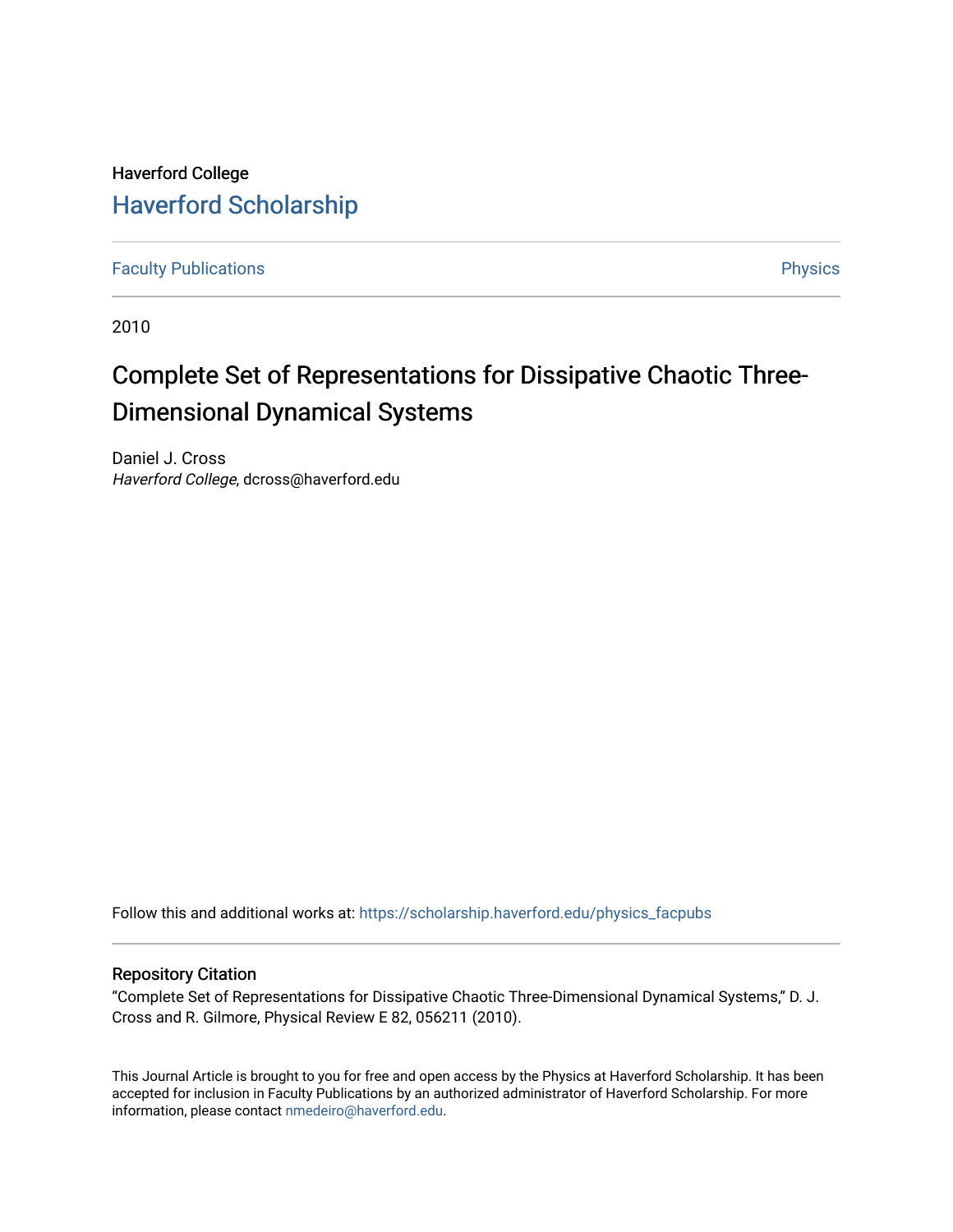# **Complete set of representations for dissipative chaotic three-dimensional dynamical systems**

Daniel J. Cross<sup>\*</sup> and R. Gilmore

*Physics Department, Drexel University, Philadelphia, Pennsylvania 19104, USA*

(Received 18 May 2010; published 22 November 2010)

Embeddings are diffeomorphisms between some dynamical phase space and a reconstructed image. Different embeddings may or may not be equivalent under isotopy. We regard embeddings as representations of the dynamical phase space. We determine the topological labels required to distinguish inequivalent representations of three-dimensional dissipative dynamical systems when the embeddings are into  $\mathbb{R}^k$ ,  $k=3,4,5,...$ Three representation labels are required for embeddings into  $\mathbb{R}^3$ , and only one is required in  $\mathbb{R}^4$ . In  $\mathbb{R}^5$  there is a single "universal" representation.

DOI: [10.1103/PhysRevE.82.056211](http://dx.doi.org/10.1103/PhysRevE.82.056211)

PACS number(s):  $05.45$ .Ac,  $05.45$ .Gg,  $02.20$ . - a

#### **I. INTRODUCTION**

Dynamical systems are generally studied through their embeddings into the Euclidean spaces  $\mathbb{R}^k$ . This is particularly true for data generated by a chaotic dynamical system. Each embedding is a diffeomorphism relating the original system and its attractor with an *image*. The image can be regarded as a *representation* of the original system and its attractor. Since it is obtained through a diffeomorphism, the representation is *faithful*.

As in the theory of groups, it is useful to study the spectrum of representations available to an *n*-dimensional dissipative dynamical system when embedded into  $\mathbb{R}^k$ ,  $k \ge n$ . With such information it is possible to address the following important question that has never been adequately addressed: when we study an embedding of a dynamical system, how much of what we learn depends on the embedding and how much depends on the system alone, i.e., is embedding independent?

This question has already been addressed, and representation theory already worked out, for a special but large and important class of dynamical systems, those of genus-one type in  $\mathbb{R}^3$  [[1](#page-5-0)]. In the present paper, we extend this program of representation theory to a larger class: three-dimensional dynamical systems of arbitrary genus. More specifically, we study embeddings of dissipative three-dimensional dynamical systems (flows) that generate strange attractors and satisfy the conditions of the Birman-Williams theorem  $[2,3]$  $[2,3]$  $[2,3]$  $[2,3]$ . Our results are summarized in Table [II.](#page-4-0)

We are careful here to distinguish two uses of the term *embedding* in dynamical system theory. The first usage means a diffeomorphism of a manifold onto a subset of another  $[4]$  $[4]$  $[4]$ . It is a one-to-one smooth mapping with a smooth inverse. The second usage means a one-to-one mapping of the attractor (usually not a manifold) of a dynamical system onto its image. This is the usual sense in the context of reconstructing dynamical systems  $[5,6]$  $[5,6]$  $[5,6]$  $[5,6]$ . An embedding of the first type induces an embedding of the second. In this paper, embedding will always be used in the first sense.

In Sec. [II](#page-1-1) we briefly review the spirit of the representation theory of groups and compare it to the spirit of the representation theory of dynamical systems. The similarities and differences are pointed out. In Sec. [III](#page-2-0) we summarize the results obtained in a previous study of the genus-one case. Many of the results for the genus-*g* case are simple extensions of the previous results. In Sec. [IV](#page-2-1) we present our results. They are presented by comparison with the genus-one results and the motivations underlying these extensions are described. Detailed proofs are not given in this paper: they are available elsewhere  $\lceil 7 \rceil$  $\lceil 7 \rceil$  $\lceil 7 \rceil$ . We summarize our results in Sec. [V.](#page-4-1)

## **II. IDEA OF REPRESENTATION THEORY**

<span id="page-1-1"></span>The theory of groups is closely associated with the theory of group representations  $\lceil 8 \rceil$  $\lceil 8 \rceil$  $\lceil 8 \rceil$ . A representation of a group is a mapping of each group operation into a matrix that preserves the group operations. The mapping can be either an isomorphism (1:1 or faithful) or a homomorphism (many:1 or unfaithful). Equivalence of representations is by similarity transformation. For computational purposes, it is sometimes simpler to carry out calculations in a faithful matrix representation rather than in the group itself.

A representation theory for dynamical systems is under construction  $\lceil 1,7 \rceil$  $\lceil 1,7 \rceil$  $\lceil 1,7 \rceil$  $\lceil 1,7 \rceil$ . At present it has been implemented only for three-dimensional dissipative dynamical systems that satisfy the conditions of the Birman-Williams theorem. It is similar in spirit but different in details from the more familiar representation theory for groups. The basic idea is that a dynamical system can be mapped onto another dynamical system through a smooth mapping. The image system is a representation of the original dynamical system. The mapping can be a diffeomorphism (1:1 or faithful) or not. We consider only faithful representations. Equivalence of representations is by isotopy—we consider two representations of a dynamical system to be equivalent if they are isotopic. Roughly speaking, two embeddings are isotopic if one can be smoothly deformed into the other through a continuous sequence of embeddings (no tearing or gluing allowed).

As for the representation theory of groups, several questions pose themselves. Given a dynamical system, what is the spectrum of inequivalent representations? What representation labels are required to distinguish among inequivalent representations? Other natural questions have no analog in the theory of group representations: as the embedding dimension increases, some representations that are inequiva-

<span id="page-1-0"></span><sup>\*</sup>Present address: Physics Department, Bryn Mawr College, Bryn Mawr, Pennsylvania 19010, USA; djcross@brynmawr.edu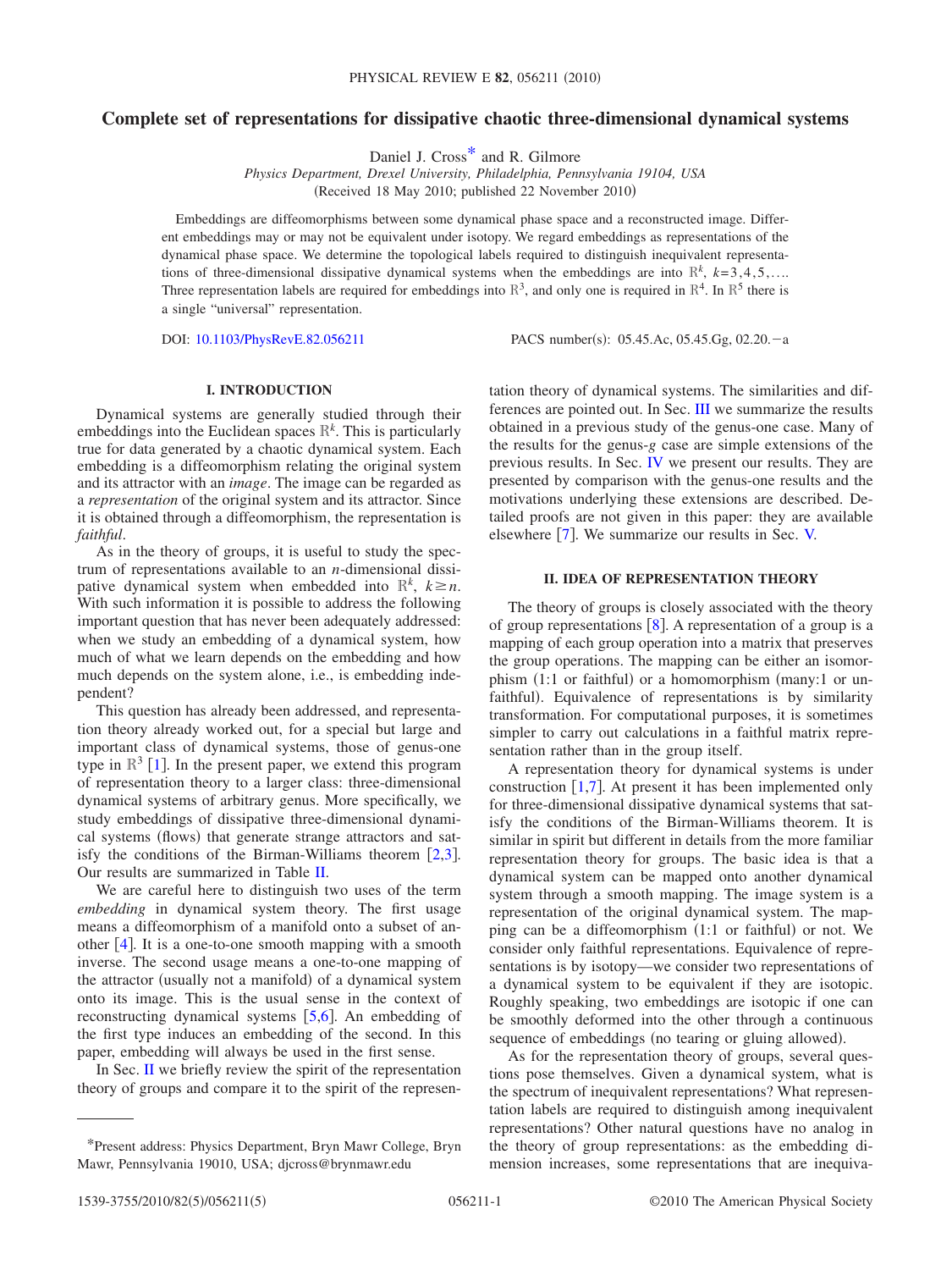lent in the lower-dimensional space become equivalent in the higher-dimensional space. Which ones?

Questions of this type are important when considering the reconstruction of dynamical systems through embedding methods. Different embeddings may provide inequivalent representations. As the dimension of the embedding space increases, representations that were inequivalent in a lowerdimensional embedding become equivalent in higher dimensions. There is a limit to this. Takens  $\lceil 5 \rceil$  $\lceil 5 \rceil$  $\lceil 5 \rceil$  showed that an *n*-dimensional dynamical system can always be embedded in  $\mathbb{R}^{2n+1}$  using a differential or time delay mapping based on a generic observable, and Wu  $\lceil 9 \rceil$  $\lceil 9 \rceil$  $\lceil 9 \rceil$  showed that all embeddings (representations) of an *n*-dimensional manifold  $\begin{bmatrix} 10 \end{bmatrix}$  $\begin{bmatrix} 10 \end{bmatrix}$  $\begin{bmatrix} 10 \end{bmatrix}$   $(n \ge 2)$ are isotopic (equivalent) in  $\mathbb{R}^{2n+1}$ . As a result, an *n*-dimensional dynamical system can have many inequivalent representation in *n* dimensions, and as the dimension *k* increases, the number of inequivalent embeddings decreases. Finally, for  $k \geq 2n+1$  there is only one "universal" representation or embedding. A single universal representation may exist for a smaller value of the embedding dimension *k*, as in the cases discussed below.

#### **III. REVIEW OF GENUS ONE**

<span id="page-2-0"></span>The details of the representation theory of threedimensional dissipative dynamical systems of genus one have already been worked out. We review them briefly here as the extension of our results to three-dimensional dynamical systems of higher genus is closely related to the genusone results. Such dynamical systems are flows inside a torus  $T = D^2 \times S^1$ . The results are obtained by a combination of topological arguments combined with dynamical properties that "dress" the torus with a flow.

Three labels are required to distinguish inequivalent representations in  $\mathbb{R}^3$ . These are oriented knot type  $\mathcal{K}$ , parity  $\mathbb{Z}_2$ , and global torsion Z. The knot type of the representation is the knot type of the centerline or core curve of the torus. This core knot may be obtained by simultaneously shrinking each disk  $D^2$  in  $T=D^2\times S^1$  to its center, yielding the circle  $\{0\}$  $\times S<sup>1</sup>$ . This circle inherits an orientation determined by the direction of the original flow. This oriented core may be thought of as describing the fundamental flow direction of the dynamical system. This fundamental flow direction may be mapped onto any oriented knot in  $\mathbb{R}^3$ . We denote by  $\mathcal K$  the set of all oriented knots. Different knots determine different (inequivalent) representations.

The parity of the representation is its handedness or orientation. The orientation reversing diffeomorphism  $(x, y, z)$  →  $(x, y, -z)$  of R<sup>3</sup> changes the handedness of the representation. There are exactly two orientations  $(\mathbb{Z}_2 = \{\pm 1\})$ . Different orientations determine different representations.

Global torsion is more subtle  $[1,11]$  $[1,11]$  $[1,11]$  $[1,11]$ . A genus-one system has a global Poincaré section consisting of a disk *D* transverse to the flow. Imagine cutting open  $T$  along this disk, rotating one side of the cut  $q$  turns, then reconnecting. If the number of rotations is an integer, the flow will always match up continuously afterward; however, a little care must be taken to ensure smoothness. The integer  $q \in \mathbb{Z}$  is the global torsion. Different global torsions determine different representations.

<span id="page-2-2"></span>TABLE I. Representation labels for genus-one systems. For parity  $\mathbb{Z}_2 = \{\pm 1\}$ , while for global torsion  $\mathbb{Z}_2 = \{0,1\}$ . K denotes the set of oriented knots.

| Representation labels | Obstructions to isotopy |                |                |
|-----------------------|-------------------------|----------------|----------------|
|                       | $\mathbb{R}^3$          | $\mathbb{R}^4$ | $\mathbb{R}^5$ |
| Global torsion        | 7.                      | $\mathbb{Z}_2$ |                |
| Parity                | Z,                      |                |                |
| Knot type             | К.                      |                |                |

If an embedding with representation labels  $(K, \mathbb{Z}_2, \mathbb{Z})$  in  $\mathbb{R}^3$  is mapped into  $\mathbb{R}^4$ , there are fewer obstructions to isotopy, hence fewer representation labels and fewer distinct representations. The fundamental flow direction now follows a knotted circle in  $\mathbb{R}^4$ . However, it is well known that knots fall apart in  $\mathbb{R}^4$ : any two simple closed curves are isotopic. This means that there is only one fundamental flow direction for T to follow in  $\mathbb{R}^4$ . Knot type disappears as a representation label  $[1]$  $[1]$  $[1]$ . Parity also disappears. Global torsion is more complicated. Representations with different global torsions fall into two distinct classes in  $\mathbb{R}^4$ : all those with *q* even are equivalent to each other and all those with *q* odd are equivalent to each other. The global torsion reduces to an integer mod 2, indicating evenness or oddness  $[1]$  $[1]$  $[1]$ . This phenomenon is related to the Dirac belt and the Feynman plate tricks  $[12]$  $[12]$  $[12]$ . As a result, there is only a single label needed to distinguish representations in  $\mathbb{R}^4$ , and it has only two values  $(\mathbb{Z}_2)$  $=\{0,1\}$ ). There are exactly two distinct representations of a genus-one system in  $\mathbb{R}^4$ .

Finally, in  $\mathbb{R}^5$  the single remaining representation label from  $\mathbb{R}^4$  is lost and all representations are equivalent. The universal representation lives in this dimension  $[1]$  $[1]$  $[1]$ . This progressive diminution of the rich structure of inequivalent representations with increasing dimension is summarized in Table [I.](#page-2-2)

#### **IV. EXTENSION TO HIGHER GENUS**

<span id="page-2-1"></span>In this section we present the analogous representation theory for three-dimensional dynamical systems with genus greater than one  $[13]$  $[13]$  $[13]$ . We justify these results by their similarity to the results in the genus-one case. Proofs of these results are available elsewhere [[7](#page-5-6)].

Genus- $g$  attractors (attractors with  $g$  "holes") and the branched manifolds that describe them can be embedded in a three-dimensional manifold by a process of "inflation"  $[13]$  $[13]$  $[13]$ . Perform the inflation by surrounding each point in the branched manifold with a small  $\epsilon$  ball and taking the union of all balls. For sufficiently small  $\epsilon$  the resulting object is a manifold, specifically a genus-*g* handlebody. This manifold serves as a proxy for the original unseen phase space. The *g* holes correspond to the splitting regions of the original flow [ $3,13$  $3,13$ ], often indicating fixed points [e.g., Lorenz (Fig. [1](#page-3-0))].

The boundary of a genus-*g* handlebody is a genus-*g* surface called a bounding torus  $[14]$  $[14]$  $[14]$ . A genus-one system is bound by *the* torus  $(S^1 \times S^1)$ , and the genus-one handlebody is the solid torus  $T$ . We now study how the phase spaces of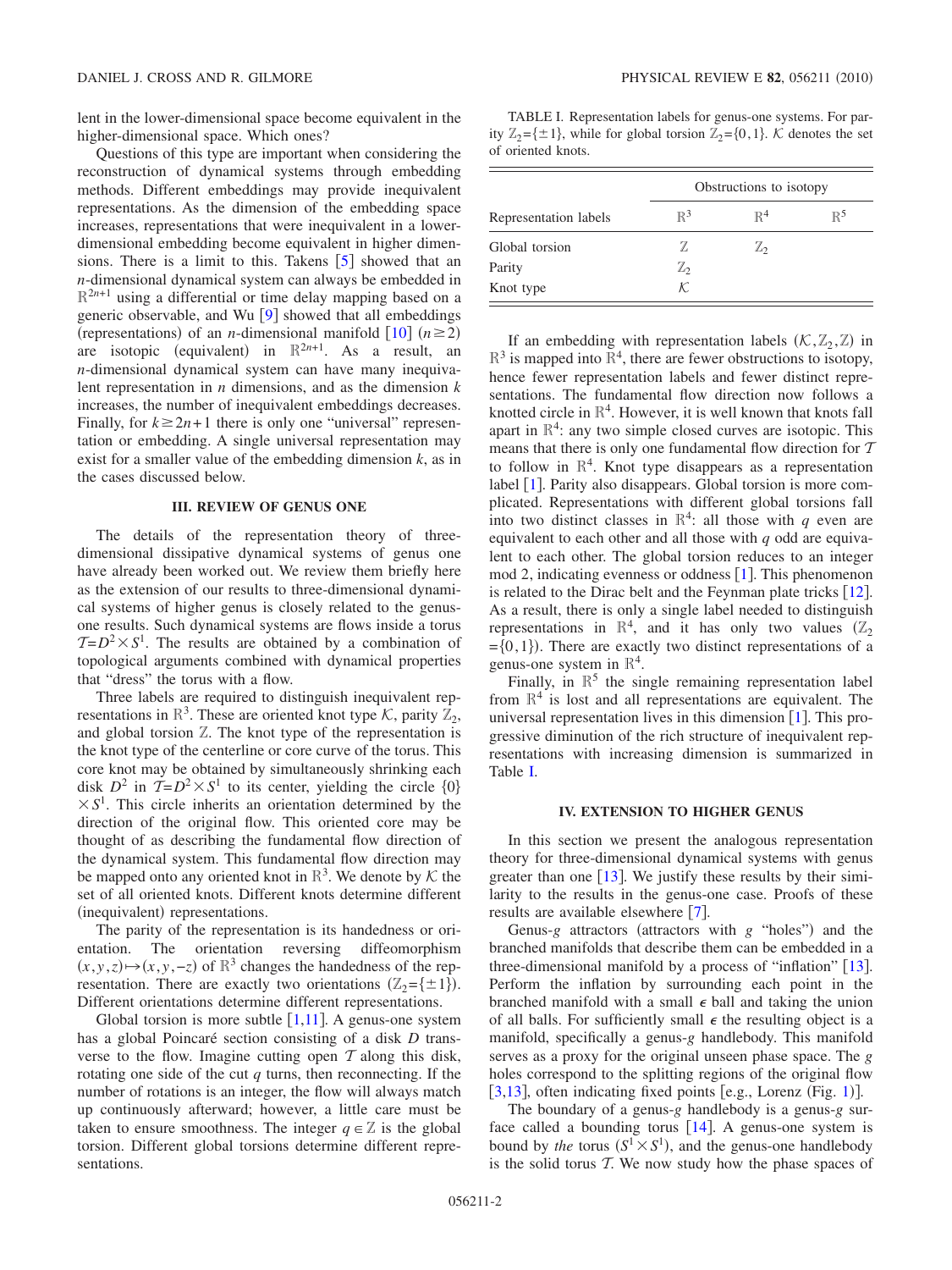<span id="page-3-0"></span>

FIG. 1. The Lorenz system: its genus three handlebody phase space (left) and template (right). Arrows indicate the flow directions between trinions and the  $\times$  denotes the central saddle.

these genus-*g* attractors can be embedded into  $\mathbb{R}^3$ ,  $\mathbb{R}^4$ ,....

As a nontrivial example, the Lorenz system (with typical control parameter values  $[15]$  $[15]$  $[15]$ ) has a genus three attractor that lives inside a genus three handlebody, which is shown in Fig. [1.](#page-3-0) The caricature of this flow, its Birman-Williams projection or template  $[2,3,16]$  $[2,3,16]$  $[2,3,16]$  $[2,3,16]$  $[2,3,16]$ , is also shown.

It is possible to construct handlebodies as the union of basic building blocks called *trinions* [[17](#page-5-16)], which are fundamental not only to the topology but also to the dynamics. These trinions are *Y* junctions, and they come in two types: splitting and joining. These two types correspond to the two fundamental units of templates: splitting and joining charts (see Fig. [2](#page-3-1)). Trinions are obtained by taking the inflation of either type of chart in the branched manifold. Each trinion has three ports, which are disks  $D^2$  to which the flow is always transverse. Splitting trinions are regions where a flow is split into two separate streams; they have one input port and two output ports. Joining trinions are regions where two separate streams are mixed together; they have two inputs and one output. Just as templates are built "Lego©" style by connecting splitting and joining charts  $[18]$  $[18]$  $[18]$ , handlebodies are built by connecting trinions. This construction is subject to the following two constraints: (i) output ports of splitting trinions flow to input ports of joining trinions; (ii) output ports of joining trinions flow to input ports of splitting trinions. A genus-*g* handlebody is created by gluing together 2 $(g-1)$  trinions:  $g-1$  splitting and  $g-1$  joining. It is this decomposition of the genus three handlebody into four trinions that is shown in Fig. [1.](#page-3-0)

We may now enumerate the representations of genus-*g* systems in  $\mathbb{R}^3$ . The first representation label is oriented knot type  $K_g$ , which is obtained as follows. A genus-*g* handlebody has a core just as in the genus-one case  $[7]$  $[7]$  $[7]$ . To obtain the core, shrink each of the  $2(g-1)$  trinions onto a three legged graph or *dreibein* as illustrated in Fig. [3.](#page-3-2) Each leg carries a flow direction determined by the flow directions through the ports of the trinion. The dreibein for a splitting (joining) trinion has  $1(2)$  inflowing leg and  $2(1)$  outflowing legs. The core of the handlebody is the union of the dreibein along common edges. The result is a directed graph of genus *g*

<span id="page-3-1"></span>

FIG. 2. Trinions with included template charts: splitting (left) and joining (right). The arrow indicates the flow direction.

<span id="page-3-2"></span>

FIG. 3. The core of a trinion (left) is a dreibein (right), obtained by collapsing the indicated disks onto points. Arrows indicate the flow directions. The pictured collapse is for a joining trinion. The collapse for a splitting trinion is obtained by reversing all arrows.

with  $2(g-1)$  trivalent vertices and  $3(g-1)$  edges. This directed graph represents the fundamental flow directions of the dynamical system, just as the core circle did for genusone flows. The collection of all knot types  $\mathcal{K}_{\varrho}$  is the set of all embeddings of these genus-*g* graphs into  $\mathbb{R}^3$ .

The second label is again parity. A handlebody has an orientation and the mapping  $(x, y, z) \mapsto (x, y, -z)$  reverses it. There are exactly two orientations,  $\mathbb{Z}_2 = \{ \pm 1 \}$ , just as in the genus-one case  $[7]$  $[7]$  $[7]$ .

The last representation label is the analog of global torsion. A genus-*g* handlebody is constructed by gluing *g*−1 splitting and *g*−1 joining trinions together. Altogether, there are 3*(g*−1) such gluings [corresponding to the 3*(g*−1) graph edges above. The flow is always transverse to the port disks *Di* where trinions are glued together. The union of the output disks of the joining trinions may be taken as a global Poincaré section for the flow  $\lceil 13 \rceil$  $\lceil 13 \rceil$  $\lceil 13 \rceil$ . The handlebody may be cut along any of these disks and one side rotated  $q_i \in \mathbb{Z}$  turns before being reconnected. The result is a spectrum of 3*(g*−1) *local* torsions  $(q_1, ..., q_{3(g-1)}) \in \mathbb{Z}^{3(g-1)}$ .

In three dimensions, in direct analogy with the genus-one case, there is a triple of representation labels  $(\mathcal{K}_g, \mathbb{Z}_2, \mathbb{Z}^{3(g-1)})$ : the oriented knot type, an orientation, and a spectrum of local torsions  $\lceil 7 \rceil$  $\lceil 7 \rceil$  $\lceil 7 \rceil$ . We point out that the problem of distinguishing two knotted circles in  $\mathbb{R}^3$  is difficult and still has no general solution. The corresponding problem for higher genus knotted graphs is correspondingly more difficult. Nevertheless, in simple cases it may be reasonable to distinguish embedded graphs "by inspection."

In  $\mathbb{R}^4$  many of these distinct representations become equivalent as obstructions to isotopy are lifted  $[1]$  $[1]$  $[1]$ . Since graphs are essentially one-dimensional objects, all of their embeddings in  $\mathbb{R}^4$  are isotopic, just as all embedded closed curves are isotopic. Knotted graphs become unknotted just as knotted circles do  $[7]$  $[7]$  $[7]$ . Oriented knot type is no longer a representation label. Parity also ceases to distinguish embeddings.

Once again, local torsion is more subtle  $\lceil 7 \rceil$  $\lceil 7 \rceil$  $\lceil 7 \rceil$ . We anticipate that, in analogy with the genus-one case, the local torsions at each of the 3 $(g-1)$  ports fall into two classes:  $q_i$  even and  $q_i$ odd. Thus, the integer  $Z$  that characterized the torsion at each port is reduced to  $\mathbb{Z}_2 = \{0, 1\}$ . But this is not all. On any trinion, a single twist on any port can be translated into a pair of twists—one in each of the other two ports—at the expense of introducing a writhe or twisting of the legs near those ports. However, this writhing is easily pulled apart in  $\mathbb{R}^4$  (see Fig. [4](#page-4-2)). This means that a single twist on any one port is fully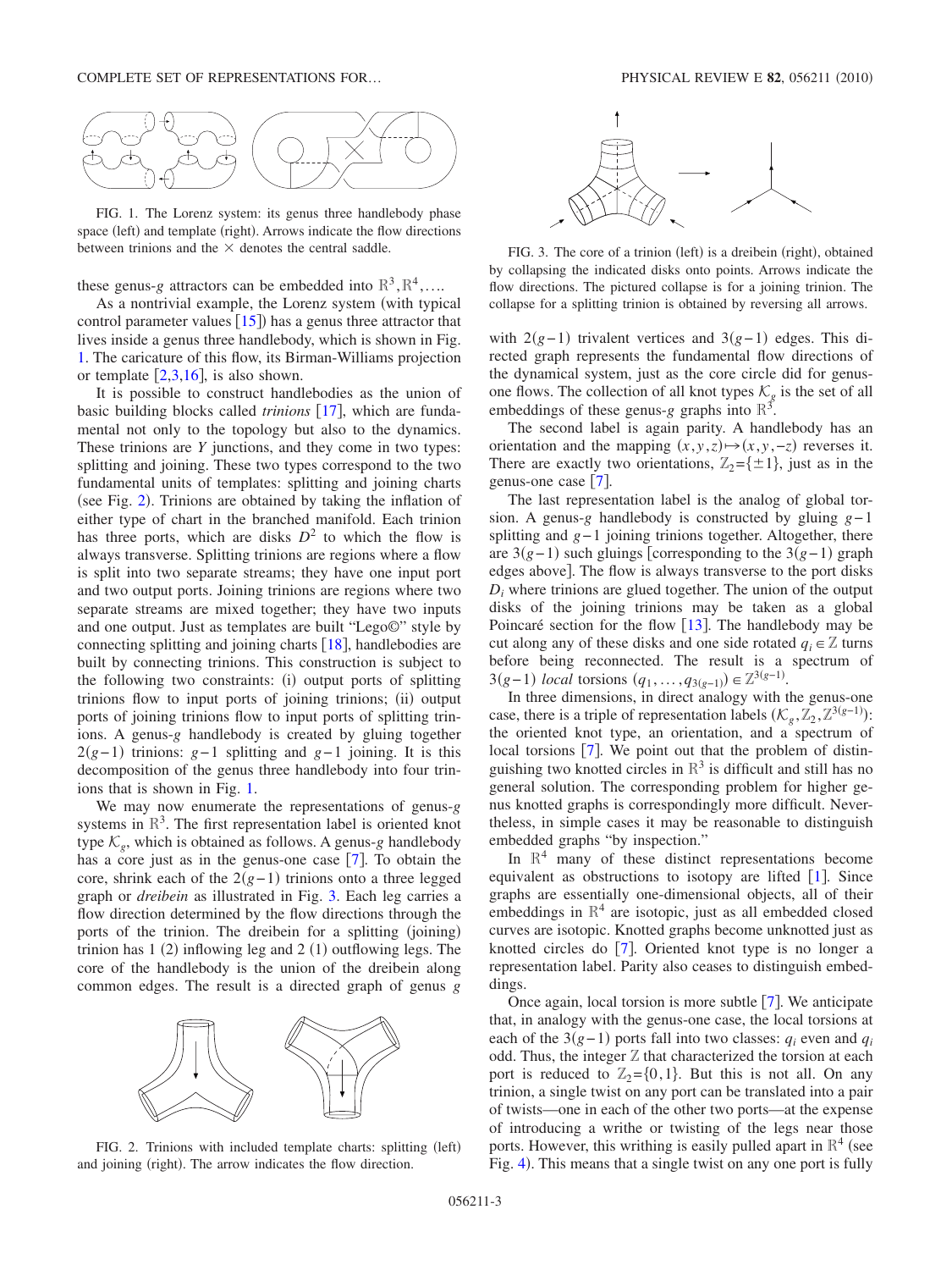<span id="page-4-2"></span>

FIG. 4. Conversion of a twist into two twists plus a writhe. The writhe is removed in  $\mathbb{R}^4$  by an isotopy.

interchangeable with a pair of twists, one in each of the other two ports. In other words, out of the three twists on each of the three ports of the trinion, only two are now independent. Instead of there being  $3(g-1)$   $\mathbb{Z}_2$  local torsions, there are only 2 $(g-1)$ . We conclude that in R<sup>4</sup> there is only one representation label, a spectrum of  $2(g-1)$  local torsions,  $(q_1, \ldots, q_{2(g-1)}) \in \mathbb{Z}_2^{2(g-1)}.$ 

Finally, in  $\mathbb{R}^5$  all representations become equivalent [[7](#page-5-6)]. The remaining local torsions become isotopic to the identity exactly as in the genus-one case. We arrive at a universal representation for genus-*g* dynamical systems in five dimensions, which is two dimensions lower than that guaranteed by Wu's theorem  $(2 \times 3 + 1 = 7)$ . The complete representation theory for genus-*g* systems is summarized in Table [II.](#page-4-0)

#### **V. SUMMARY**

<span id="page-4-1"></span>We have taken the first steps in creating a representation theory for dissipative dynamical systems. These steps have been motivated by and guided to some extent by an analogy with the representation theory of groups. Representations are embeddings of an *n*-dimensional dynamical system into  $\mathbb{R}^k$ ,  $k \geq n$ . Equivalence of representations is by isotopy. This theory has been carried out only for three-dimensional dissipative dynamical systems. The program has yet to be implemented for higher-dimensional dynamical systems,  $n > 3$ , since the topological nature of suitable invariants in higher dimensions is not yet known.

The general program is as follows. Identify all the labels necessary to distinguish among inequivalent representations of the *n*-dimensional dynamical system when mapped into  $\mathbb{R}^k$  for  $k=n$ . These labels are obstructions to isotopy. When inequivalent representations are mapped into a Euclidean space of one higher dimension, some may become equivalent because there is more room to "move around" and so avoid certain obstructions. As a result, some representation labels are no longer necessary. This process continues until all representations are isotopic and all obstructions have vanished. Then there is only one universal representation. According to a result of Wu, this universal representation definitely exists

<span id="page-4-0"></span>TABLE II. Representation labels for arbitrary genus systems. For parity  $\mathbb{Z}_2 = \{\pm 1\}$ , while for local torsion  $\mathbb{Z}_2 = \{0,1\}$ .  $\mathcal{K}_o$  denotes the set of oriented knotted graphs of genus *g*.

|                       | Obstructions to isotopy |                         |                |
|-----------------------|-------------------------|-------------------------|----------------|
| Representation labels | $\mathbb{R}^3$          | $\mathbb{R}^4$          | $\mathbb{R}^5$ |
| Local torsion         | $7^{3(g-1)}$            | $\mathbb{Z}_2^{2(g-1)}$ |                |
| Parity                | $\mathbb{Z}_2$          |                         |                |
| Knot type             | $\mathcal{K}_g$         |                         |                |

in  $\mathbb{R}^{2n+1}$ . However, it may also exist in lower dimensions: five for three-dimensional systems.

The representation theory for three-dimensional dynamical systems has been developed in two steps. In an earlier contribution we studied the representation theory of dynamical systems of "genus-one" type. This class includes nonautonomous dynamical systems such as periodically driven two-dimensional nonlinear oscillators and autonomous threedimensional dynamical systems such as the Rössler attractor. All these systems have the solid torus  $\mathcal T$  as their natural phase space, and their chaotic dynamics is generated by "stretching and folding." For these systems there are three representation labels in  $\mathbb{R}^3$ : knot type, parity, and global torsion; one in  $\mathbb{R}^4$ : global torsion (mod 2) and none in  $\mathbb{R}^5$ . The universal representation exists in  $\mathbb{R}^k$ ,  $k \geq 5$ . This information is summarized in Table [I.](#page-2-2)

The present work completes this representation theory for all three-dimensional "genus-*g* dynamical systems" and their attractors. This class includes the Lorenz attractor and other systems whose chaotic dynamics are generated by "tearing and squeezing." These systems have genus-*g* handlebodies as phase space. For these systems there are three representation labels in  $\mathbb{R}^3$ : knot type, parity, and a spectrum of local torsions; one in  $\mathbb{R}^4$ : a reduced spectrum of local torsions (mod 2) and none in  $\mathbb{R}^5$ . The universal representation exists in  $\mathbb{R}^k$ ,  $k \ge 5$ . This information is summarized in Table [II.](#page-4-0)

These results allow us to conclude that some of the information obtained by analyzing a three-dimensional embedding of a three-dimensional dynamical system depends on the embedding (knot type, parity, and global or local torsion) and some are embedding independent. However, since the universal embedding exists in  $\mathbb{R}^5$  (or higher), any information extracted from such an embedding must be intrinsic—it must depend on the dynamics alone and not at all on the embedding.

#### **ACKNOWLEDGMENT**

This work was supported in part by the U.S. National Science Foundation under Grant No. PHY-0754081.